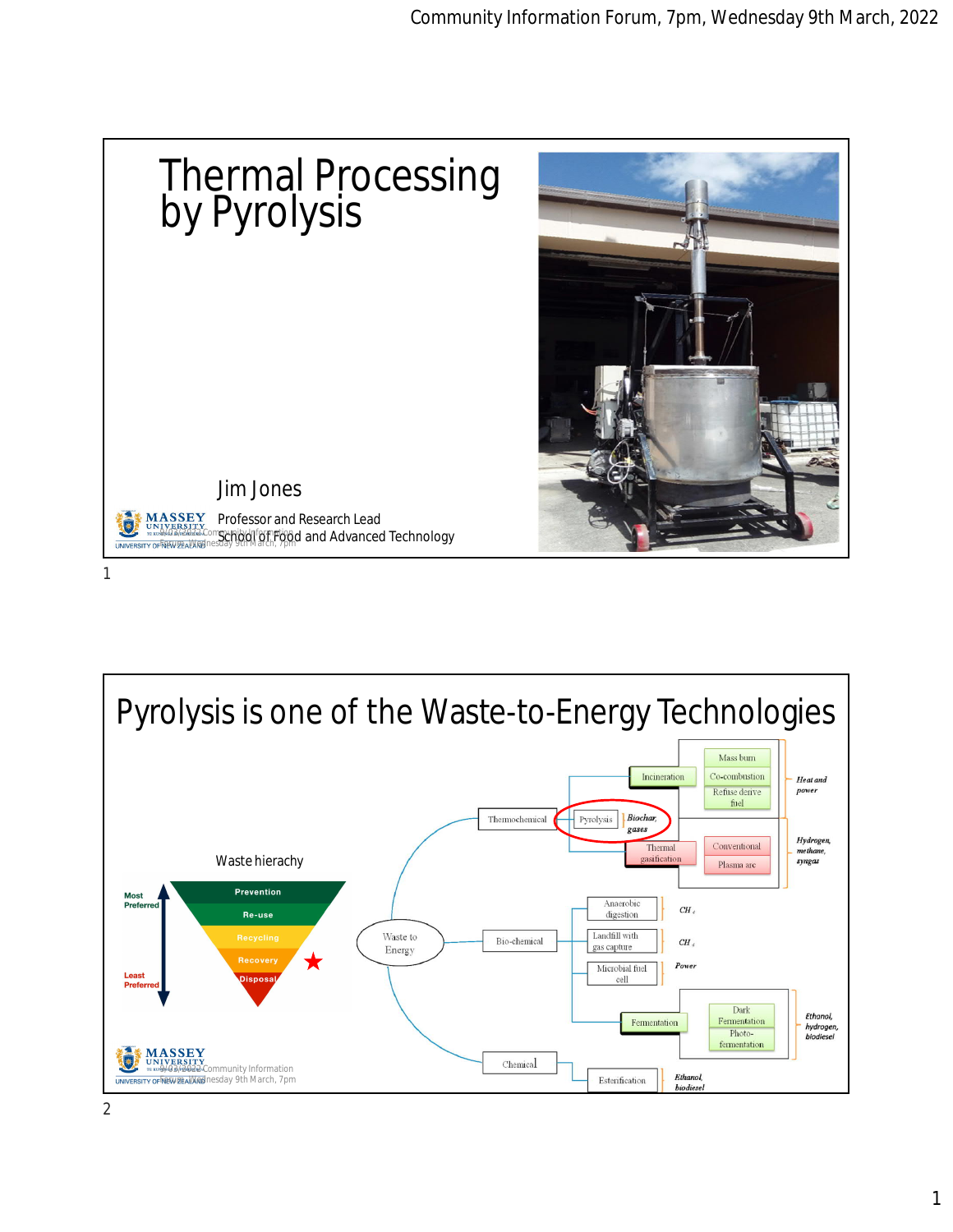

Science of Pyrolysis Pyrolysis is: the thermal decomposition of carbonaceous materials in the absence of oxygen Pyrolysis is: the first step in combustion Mass transfer out **MASSEY**<br>UNIVERSITY<br>TRAVALO ALABELA COMMUNITY Infor 1\* UNIVERSITY OF MEW DEALWARD nesday 9th March, 7pm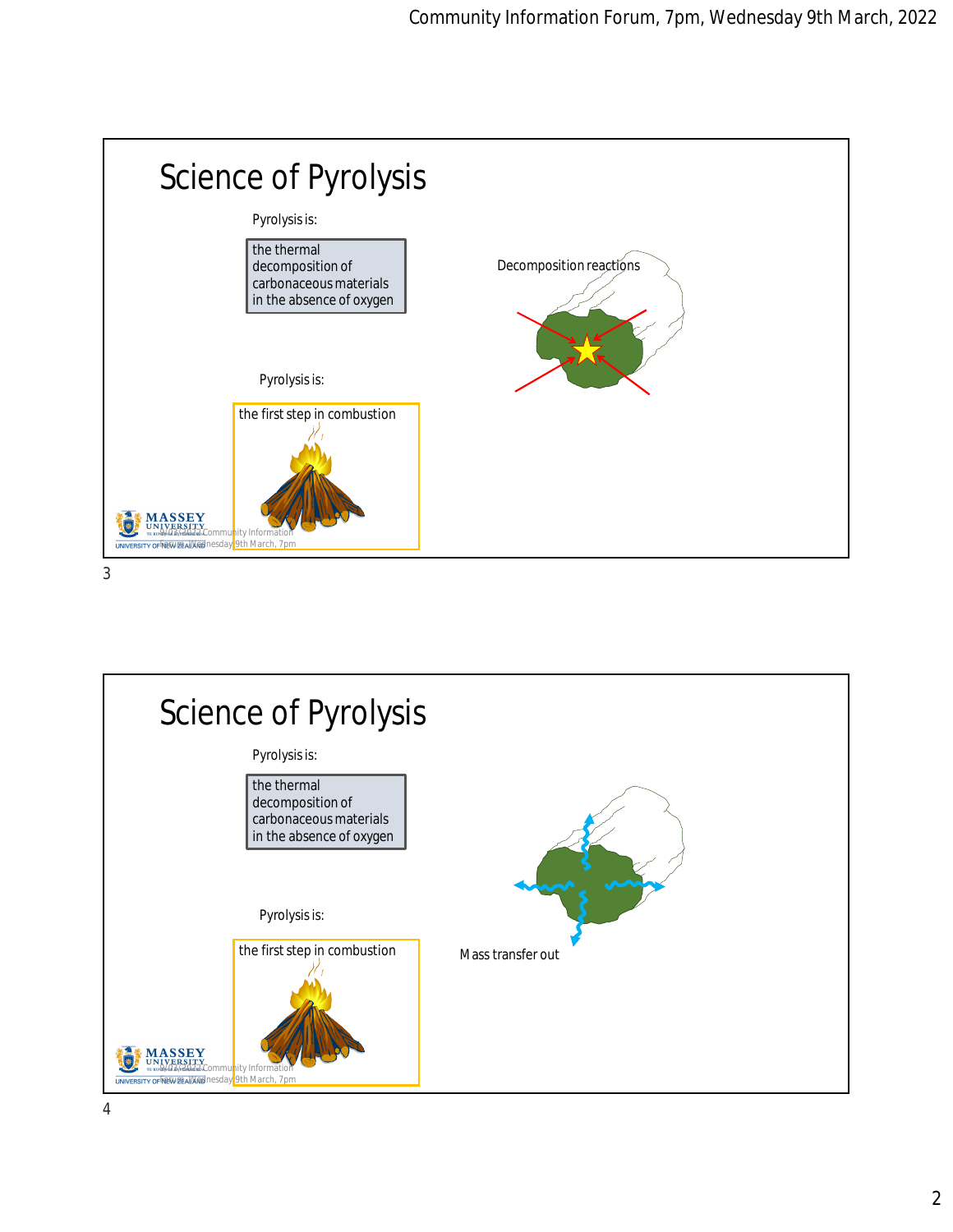



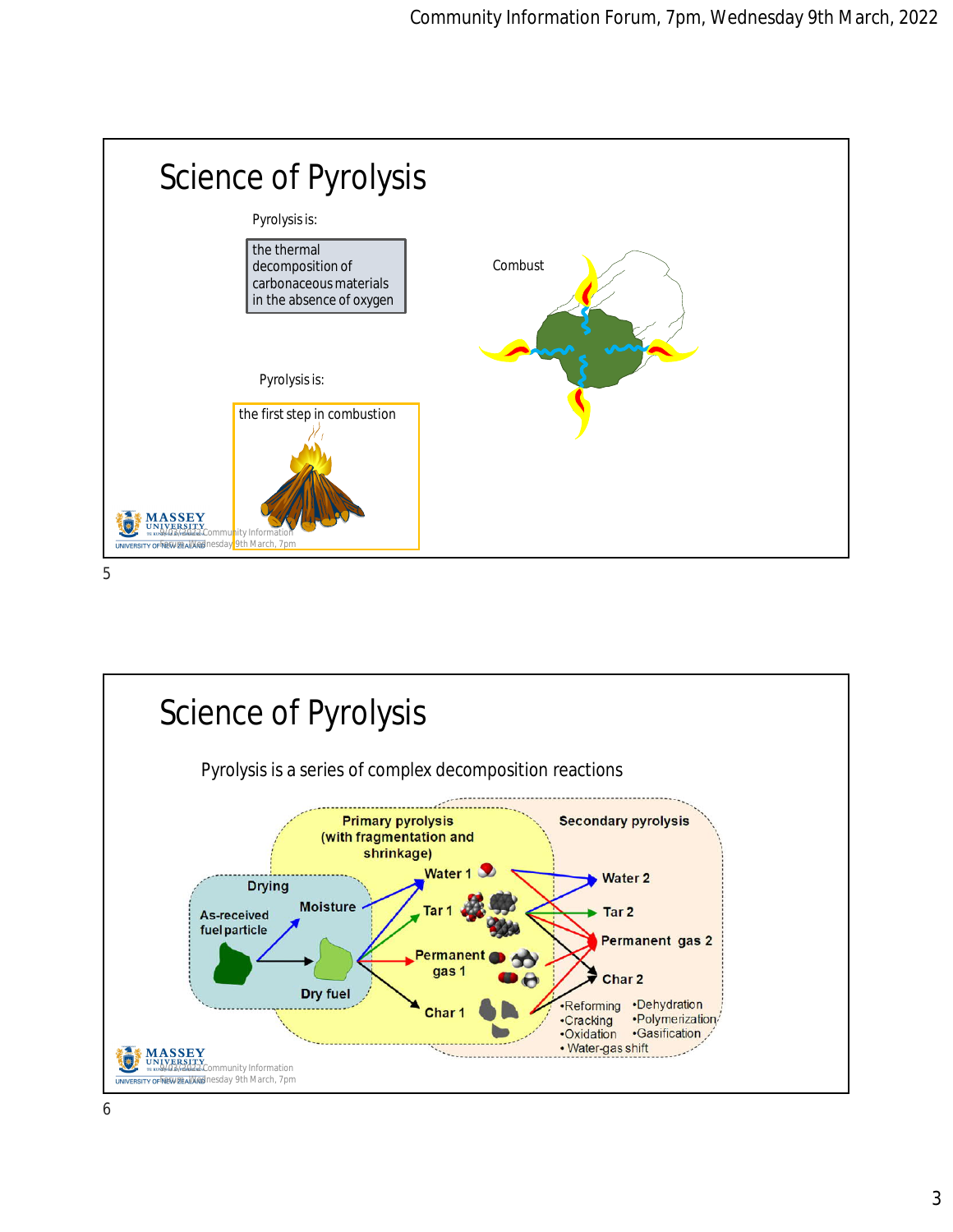|                                                  |                              | Science of Pyrolysis                                                                                |        |      |     |  |  |  |
|--------------------------------------------------|------------------------------|-----------------------------------------------------------------------------------------------------|--------|------|-----|--|--|--|
| Types of pyrolysis                               |                              |                                                                                                     |        |      |     |  |  |  |
|                                                  | Mode                         | Conditions                                                                                          | Liquid | Char | Gas |  |  |  |
|                                                  | Fast                         | Moderate temperature $\sim$ 500 $^{\circ}$ C<br>short vapor residence time $\sim$ 1 s               | 75%    | 12%  | 13% |  |  |  |
|                                                  | Moderate                     | moderate temperature $\sim$ 500 $^{\circ}$ C<br>moderate vapor residence time $\sim$<br>$10 - 20 s$ | 50%    | 20%  | 30% |  |  |  |
|                                                  | Slow                         | moderate temperature $\sim$ 500 $^{\circ}$ C<br>very long vapor residence time $\sim$ 5-<br>30 min  | 30%    | 35%  | 35% |  |  |  |
|                                                  | Gasification                 | high temperature > $750^{\circ}$ C<br>moderate vapor residence time ~<br>$10 - 20$ s                | 5%     | 10%  | 85% |  |  |  |
| UNIVERSITY OF NEW DEALWOON Desday 9th March, 7pm | 3/2022 Community Information |                                                                                                     |        |      |     |  |  |  |

7

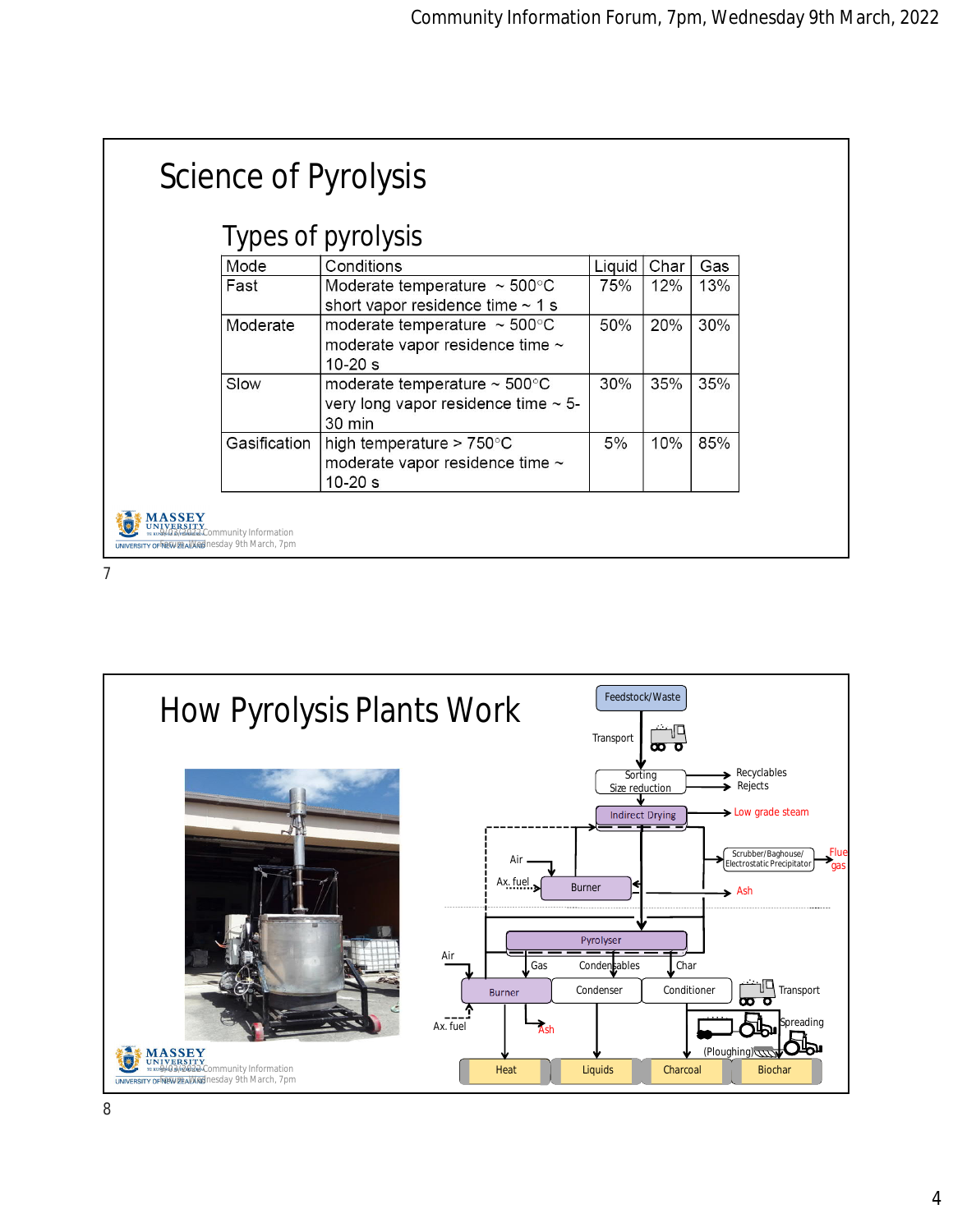

## 9

Г

| Category               | Feedstocks<br>Type and typical composition of municipal solid waste.<br><b>Common sources</b>                                                                                                                                                                                                                                                                                                                                                                                                                                       | Category                        | <b>Common sources</b>                                                                                                                                                                                                                                                                                                                                                                                                                                                                                                                |
|------------------------|-------------------------------------------------------------------------------------------------------------------------------------------------------------------------------------------------------------------------------------------------------------------------------------------------------------------------------------------------------------------------------------------------------------------------------------------------------------------------------------------------------------------------------------|---------------------------------|--------------------------------------------------------------------------------------------------------------------------------------------------------------------------------------------------------------------------------------------------------------------------------------------------------------------------------------------------------------------------------------------------------------------------------------------------------------------------------------------------------------------------------------|
| Organic waste<br>Paper | • Kitchen waste (e.g. food waste including fruit and vegetable<br>residues)<br>• Agro-food residues (e.g. solid food processing wastes)<br>• Yard waste (e.g. leaves, grass, tree trimmings and barbeque<br>wood)<br>• Scrap paper<br>• Newspaper<br>• Magazines<br>$\bullet$ Books<br>• Paper bags<br>• Wet wipes<br>• Tissue paper and napkins<br>• Parchment paper<br>• Wrapping paper<br>• Cardboard<br>• Packaging boxes<br><b>ERSITY</b><br>03/2022 Community Information<br>UNIVERSITY OF MEWIZE ALMAD nesday 9th March, 7pm | Plastic<br><b>Miscellaneous</b> | • Bottles<br>• Containers, container lids and caps<br>• Boxes<br>• Clear wraps<br>• Ziplock bags<br>• Polyethylene bags<br>• Polystyrene<br>• Cable wire<br>• Pipes<br>• CDs, DVDs and vinyl records<br>• Electronic waste (e.g. thrashed computers, monitors, tablets<br>phones, watches, batteries and other electronic goods)<br>• Broken appliances<br>• Textiles<br>• Leather<br>• Rubber<br>• Pet litter<br>• Personal hygiene products<br>• Health care products<br>• Pharmaceuticals<br>• Cosmetics<br>• Discarded furniture |